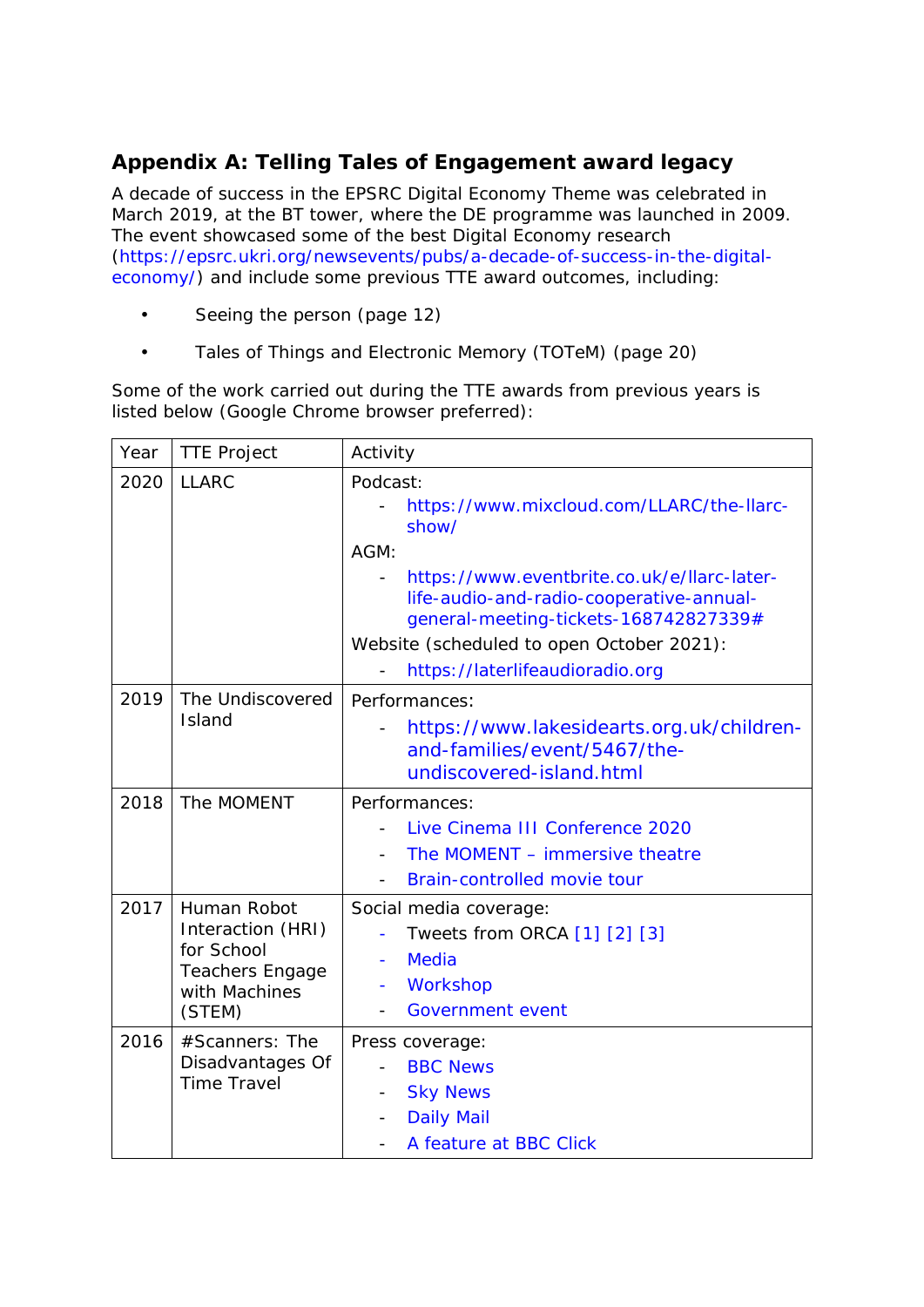|      |               | Screenings in Hong Kong headlined reporting<br>of the Spark festival in the South China<br><b>Morning Post</b><br>Influential online technology forums also<br>picked up on the interactive system<br>developed, which was the subject of articles<br>for Futurism<br>MIT Technology Review in English, Urdu and<br><b>Spanish</b> |
|------|---------------|------------------------------------------------------------------------------------------------------------------------------------------------------------------------------------------------------------------------------------------------------------------------------------------------------------------------------------|
| 2012 | Art Maps 2012 | Papers:                                                                                                                                                                                                                                                                                                                            |
|      |               | ArtMaps: Interpreting the Spatial Footprint of<br>Artworks. CHI2015 (SIGCHI Best of CHI<br>Honorable Mention Award 2015, Association<br>for Computing Machinery, SIGCHI -<br>Computer-Human Interaction).<br>ArtMaps: A Technology for Looking at Tate's                                                                           |
|      |               | Collection. Leonardo.                                                                                                                                                                                                                                                                                                              |
|      |               | Peer reviewed conference abstracts:                                                                                                                                                                                                                                                                                                |
|      |               | Art Maps - Putting the Tate Collection on the<br>Map. EVA London 2014 - Electronic<br>Visualisation and the Arts.                                                                                                                                                                                                                  |
|      |               | Art Mapping in Paris. CHI '13 Extended<br>Abstracts on Human Factors in Computing.<br>3027-3030.                                                                                                                                                                                                                                   |
|      |               | ArtMaps - Cultural Crowd-sourcing. Digital<br>Futures 2012.                                                                                                                                                                                                                                                                        |
|      |               | Invited talks:                                                                                                                                                                                                                                                                                                                     |
|      |               | ArtMaps: Putting the Tate Collection on the<br>Map at the 'Digital Futures' seminar<br>organised by the Victoria and Albert Museum.<br>London, July 7th, 2014                                                                                                                                                                      |
|      |               | Crafting Experiences for Online and On-Site<br>Engagement with Cultural Resources at the<br>'First Historical-Cultural Forum of the Russian<br>World' organised by the Russian Mir<br>Foundation. Veliky Novgorod (Russia),<br>October 10th 2014.                                                                                  |
|      |               | Press coverage:                                                                                                                                                                                                                                                                                                                    |
|      |               | RAI (Italy's National Public Broadcasting<br>Company) Regional News Coverage. 25 June<br>2014.                                                                                                                                                                                                                                     |
|      |               | How-to session:                                                                                                                                                                                                                                                                                                                    |
|      |               | Carletti, L., & Bedwell, B. (2014). Taking<br>Your Digital Collection For a Walk: Crafting<br>Location-based Experiences for the Public.<br>Museum & the Web 2015.                                                                                                                                                                 |